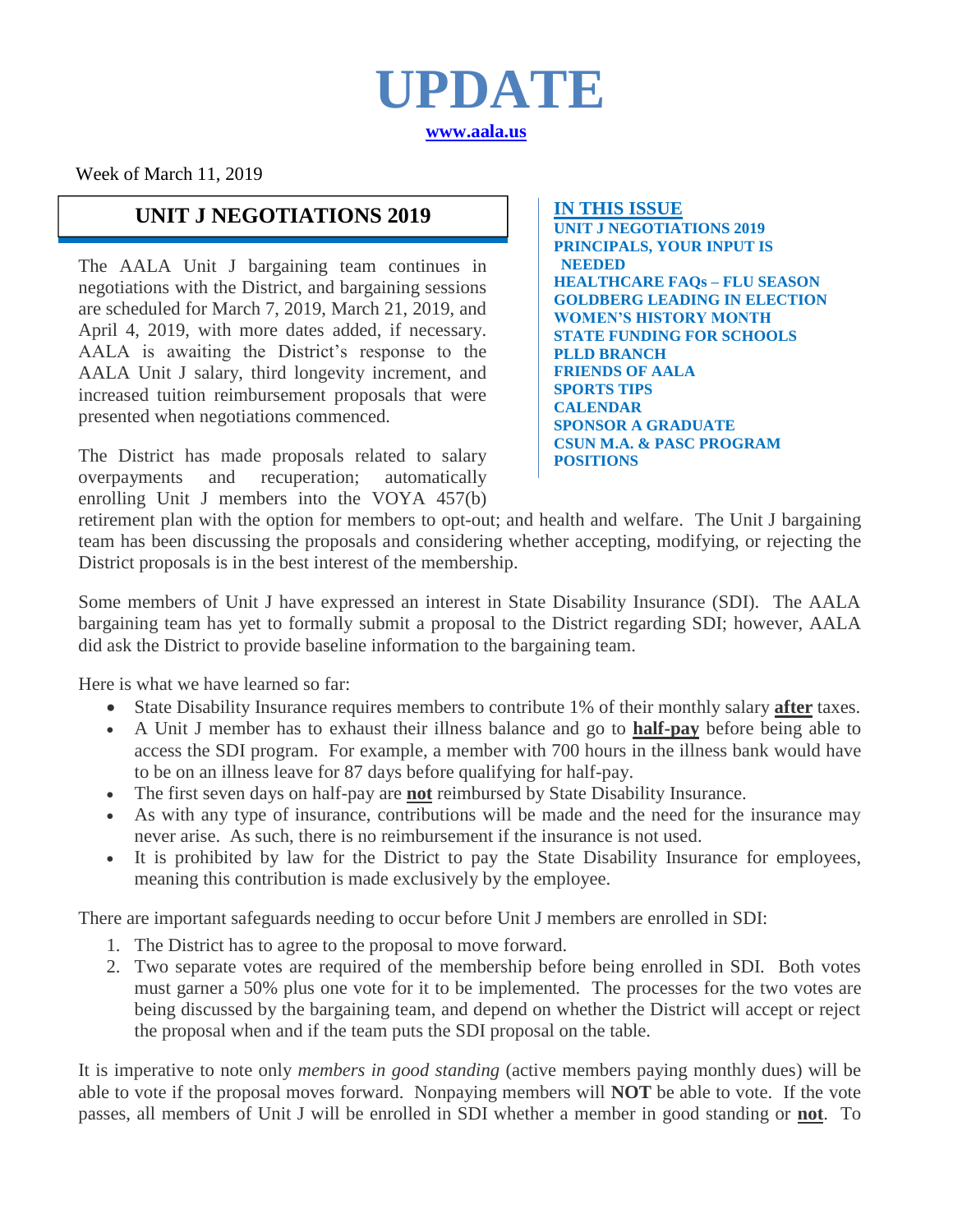### *UNIT J (Cont.)*

become a member in good standing and for your voice to be heard, click on this link: Membership [Authorization.](https://docs.google.com/forms/d/e/1FAIpQLSdZ_DMvGjsgCoxsxmQMEe-j-mJ75_PFrGieMFFhkMB78XsN4Q/viewform)

You can learn more about the complexities of SDI by studying and analyzing the documents on the state website, [https://www.edd.ca.gov/Disability/,](https://nam03.safelinks.protection.outlook.com/?url=https%3A%2F%2Fwww.edd.ca.gov%2FDisability%2F&data=02%7C01%7Cjuan.flecha%40lausd.net%7C4dc7bf3f4d95492d85a408d69b834735%7C042a40a1b1284ac48648016ffa121487%7C0%7C0%7C636867385476215236&sdata=RfxOk7YbGeSSldcBNWVeSUx9ERTmg%2FSCBVViKnMT4%2FY%3D&reserved=0) or by calling 800.480.3287. In the meantime, be on the look-out for a survey that will be sent to members in good standing regarding SDI. The survey will gauge members' interest and provide baseline information to the bargaining team. More importantly, please email **Juan A. Flecha**, [juan.flecha@lausd.net,](mailto:juan.flecha@lausd.net) or **Dr. Judith Perez**, [jperez@aala.us,](mailto:jperez@aala.us) with your thoughts, queries, ideas, and concerns about SDI and negotiations-related topics.

### **PRINCIPALS, YOUR INPUT IS NEEDED**

**Hilda Maldonado**, Senior Executive Director, Office of the Superintendent, is requesting that principals complete a survey about the position and the challenges they face. Data shows that 45% of principals have less than 5 years of experience and the District is looking at ways it can provide leadership training. A critical part of this is gathering information, understanding the challenges principals face, and ways LAUSD can better provide support. Survey responses will be collected by Education Resources Strategies and only summary data will be shared; individual responses will remain anonymous. For questions, concerns, or more information, please contact Ms. Maldonado at 213.241.7000 or [hilda.maldonado@lausd.net.](mailto:hilda.maldonado@lausd.net) To begin the survey, click [HERE.](https://www.surveymonkey.com/r/Schl-Ldrs-LAUSD)

### **HEALTHCARE FAQs―** *2018-2019 FLU SEASON IS IN FULL SWING!*

The Centers for Disease Control (CDC) estimate there have been 23.6 million flu illnesses so far this season, with flu activity possibly continuing through May.

### **What is the difference between a cold and the flu?**

The flu and the common cold are both respiratory illnesses but are caused by different viruses. Because these two types of illnesses have similar symptoms, it can be difficult to tell the difference between them based on symptoms alone. The CDC highlights the differences in the chart below.

| <b>SIGNS AND SYMPTOMS</b> | <b>COLD</b>      | <b>INFLUENZA (FLU)</b>     |
|---------------------------|------------------|----------------------------|
| <b>Symptom onset</b>      | <b>Gradual</b>   | <b>Abrupt</b>              |
| <b>Fever</b>              | Rare             | Usual; lasts 3-4 days      |
| <b>Aches</b>              | Slight           | <b>Usual; often severe</b> |
| <b>Chills</b>             | <b>Uncommon</b>  | <b>Fairly common</b>       |
| <b>Fatigue, weakness</b>  | <b>Sometimes</b> | <b>Usual</b>               |
| <b>Sneezing</b>           | <b>Common</b>    | <b>Sometimes</b>           |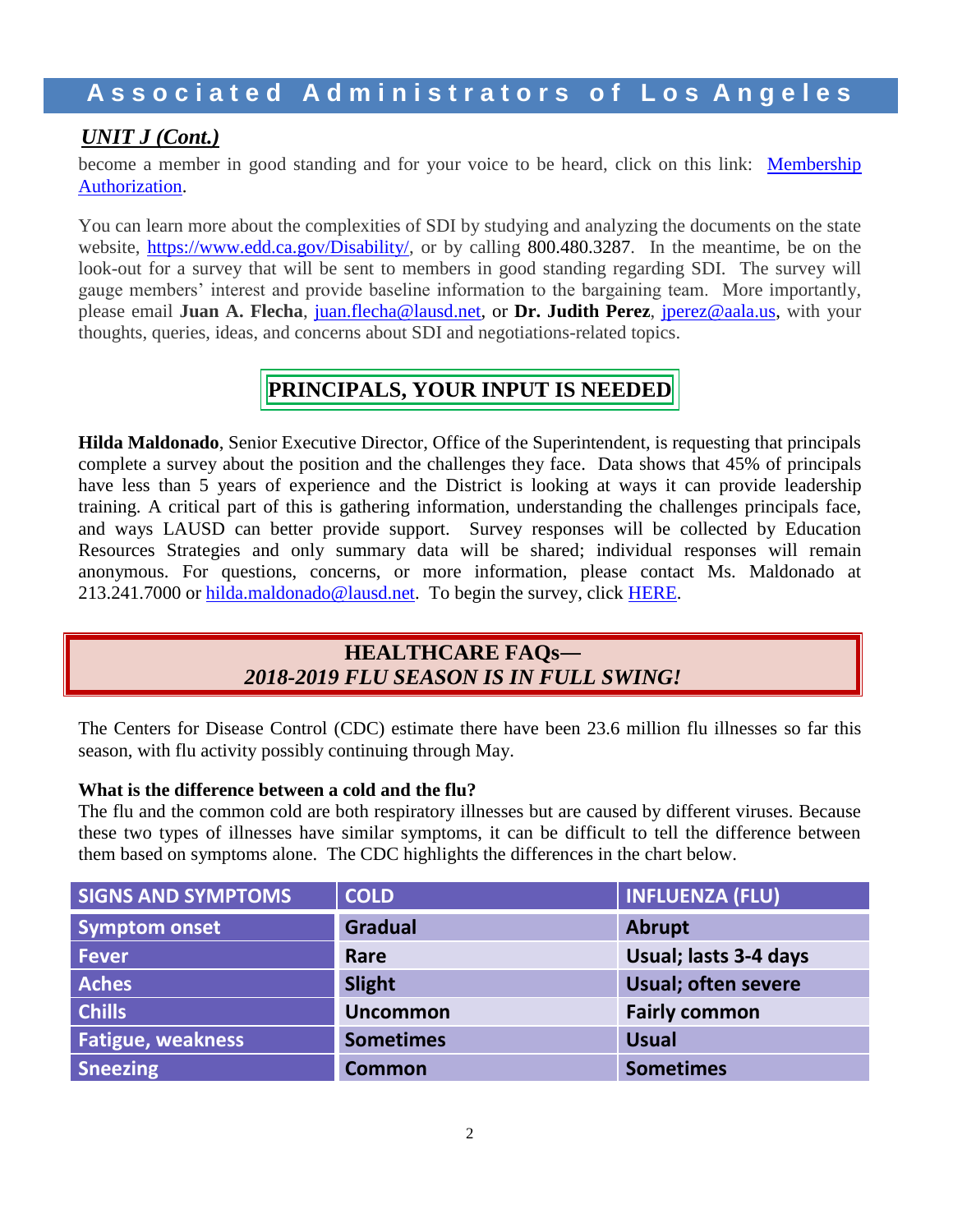### *FAQs (Cont.)*

| <b>SIGNS AND SYMPTOMS</b>      | <b>COLD</b>                                              | <b>INFLUENZA (FLU)</b> |
|--------------------------------|----------------------------------------------------------|------------------------|
| <b>Chest discomfort, cough</b> | Mild to moderate; hacking Common; can be severe<br>cough |                        |
| <b>Stuffy nose</b>             | <b>Common</b>                                            | <b>Sometimes</b>       |
| Sore throat                    | <b>Common</b>                                            | <b>Sometimes</b>       |
| Headache                       | Rare                                                     | <b>Common</b>          |

### **How does the flu spread?**

Most experts believe that flu viruses spread mainly by droplets made when people with the flu cough, sneeze, or talk. These droplets can land in the mouths or noses of people who are nearby. Less often, a person might also get the flu by touching a surface or object that has flu virus on it and then touching their own mouth, eyes, or possibly their nose.

### **What is the period of contagiousness?**

You may be able to pass on the flu to someone else before you know you are sick, as well as while you are sick. Most healthy adults may be able to infect others beginning one day before symptoms develop and up to five to seven days after becoming sick. Some people, especially young children and people with weakened immune systems, might be able to infect others for an even longer time.

### **When would I need to take an antiviral drug for the flu?**

Antiviral drugs are used to treat the very sick and should be administered within two days of the flu onset. Your health practitioner will help you determine your need for one of the four antiviral drugs available—oseltamivir phosphate (Tamiflu®), zanamivir (Redenza®), peramivir (Rapidvab®), and baloxavir marboxil (Xofluza®).

### **What preventive measures can we take to possibly avoid getting the flu?**

- Get your seasonal flu shot. The CDC says this is a best way to prevent the flu.
- Avoid close contact with people who are sick. When you are sick, keep your distance from others to protect them from getting sick too.
- If possible, stay home from work, school, and errands when you are sick. You will help prevent others from catching your illness.
- Cover your mouth and nose with tissue when sneezing or coughing. It may prevent those around you from getting sick.
- Wash your hands often to help protect yourself from germs. If soap and water are not available, use an alcohol-based hand rub.
- Avoid touching your eyes, nose, or mouth. Germs are often spread when a person touches something that is contaminated with germs and then touches his or her eyes, nose, or mouth.
- Clean and disinfect frequently touched surfaces at home, work, or school.

For more detailed information about seasonal flu, visit the Centers for Disease Control website at: https://www.cdc.gov/flu/about/season/current.htm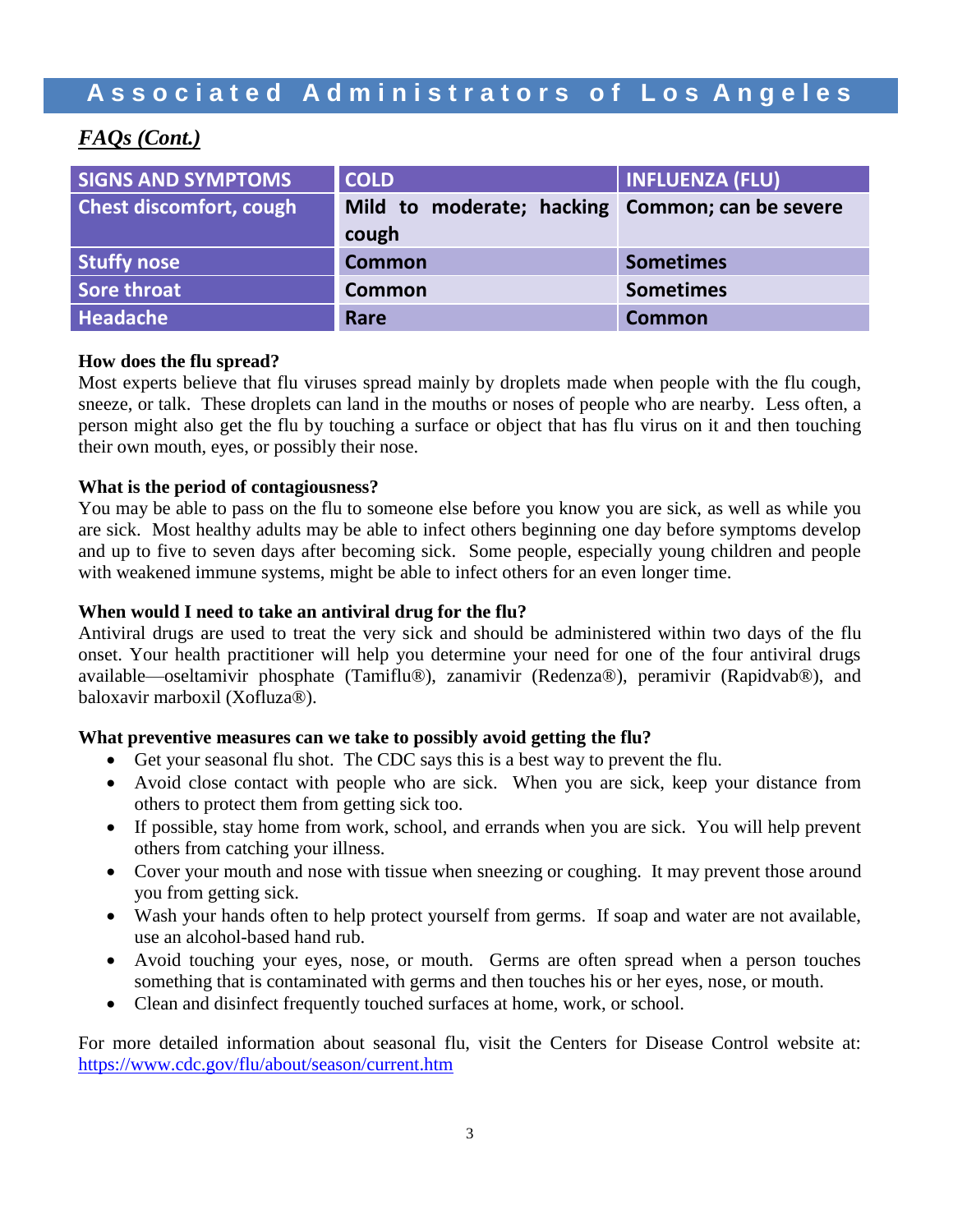### **GOLDBERG LEADING IN ELECTION**

Preliminary results from the election for Board of Education District 5 on Tuesday, March 5, indicate that AALA-endorsed candidate **Jackie Goldberg** is the clear front-runner, earning more than 48% of the votes. However, there are an estimated  $3,000 - 4,000$  absentee and provisional ballots still to be counted and she could conceivably obtain more than 50% of the vote and be declared the winner, although polls indicate that is unlikely. Therefore, we anticipate that there will be a run-off election in June with one of the two candidates who are in a close race for second place―**Graciela Ortiz** and **Heather Repenning**. At press time, they were fewer than one hundred votes apart. **Dr. Cynthia Gonzalez**, also endorsed by AALA and a current member, had a respectable showing and is currently in fourth place.

### **WOMEN'S HISTORY MONTH**

Women's History Month is a month-long celebration of women's contributions to society and history that is observed during the month of March in Australia, the United Kingdom, and the United States. It began as a local celebration in Santa Rosa, California, when the Sonoma County Commission on the Status of Women planned and executed a Women's History Week celebration in 1978. The organizers selected the week containing March 8 to correspond with International Women's Day. The movement spread across the country as other communities initiated their own Women's History Week celebrations, eventually resulting in **President Jimmy Carter** issuing the first Presidential Proclamation declaring the Week of March 8, 1980, as National Women's History Week. In 1987, Congress passed Public Law 100-9, designating March as Women's History Month. Between 1988 and 1994, Congress passed additional resolutions requesting and authorizing the President to proclaim March of each year as Women's History Month. Since 1995, each president has issued an annual proclamation designating the month of March as Women's History Month. Each year, the month has a different theme. The 2019 Women's History Month theme is **"Visionary Women: Champions of Peace**."

### **STATE FUNDING FOR SCHOOLS**

**Najeeb Khoury**, Executive Director of the City of Los Angeles Employee Relations Board and former Director of Labor Relations for LAUSD, issued a fact-finding report as part of mediation in the Oakland teachers' strike. The report identified serious issues in the way the state funds its public schools. Besides the fact that California is in the bottom of all the states in its funding  $(41<sup>st</sup>)$ , funds are allocated based on actual student attendance, not enrollment. We are all familiar with average daily attendance (ADA) and know that school districts that have large numbers of homeless and low-income students have higher rates of absenteeism. Funding based on attendance disproportionately affects most urban districts, such as LAUSD and Oakland USD, especially when compared with San Ramon Valley Unified or San Marino Unified that are very affluent and have extremely low rates of absenteeism.

In addition to funding inequities based on attendance not enrollment, Mr. Khoury indicated that charter schools are encroaching on district budgets by enrolling large numbers of students. Districts that have high numbers of low-income students, English learners, and other high-needs students were to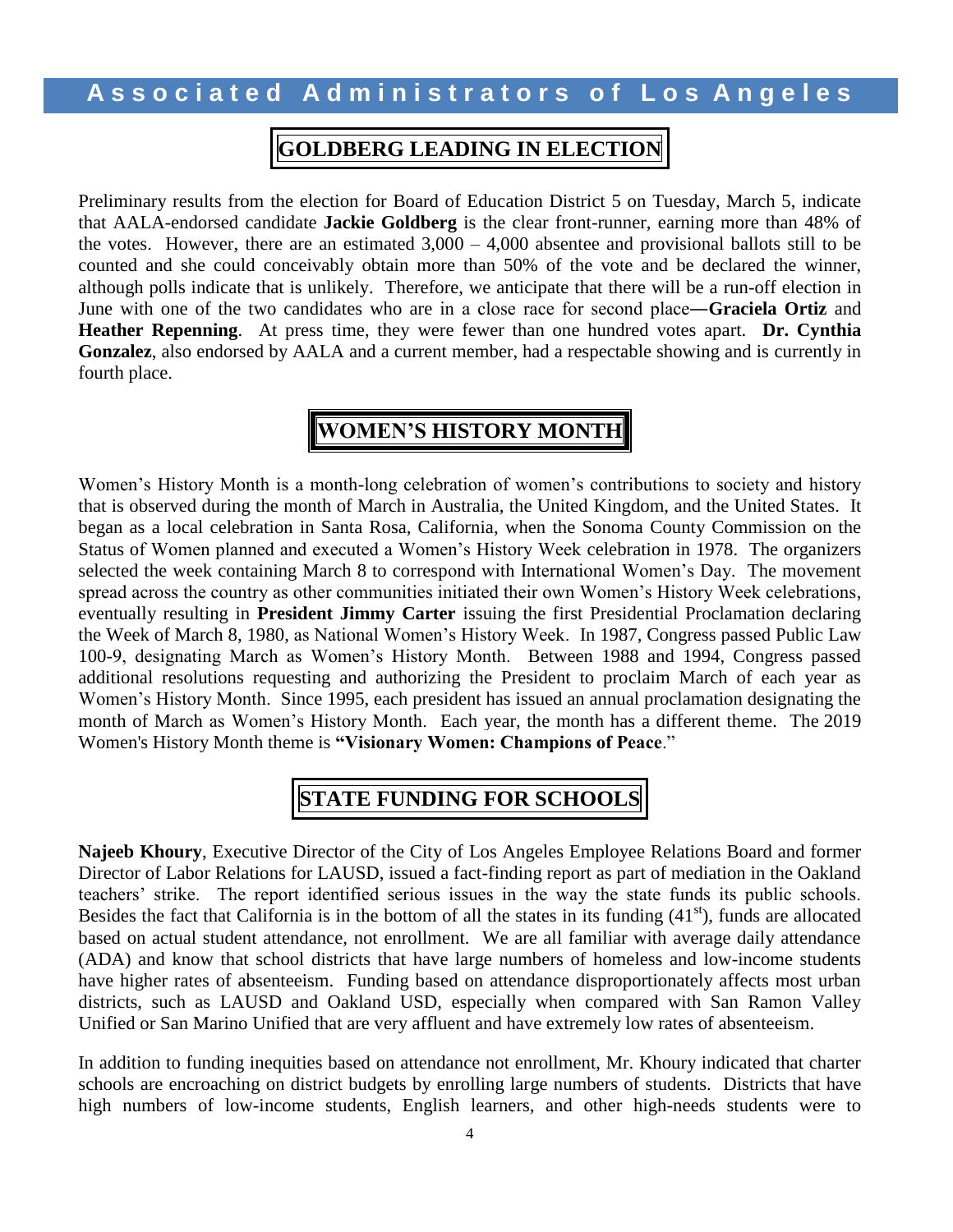### *FUNDING (Cont.)*

ostensibly benefit from the local control funding formula. However, when large numbers of these students go to charter schools, the districts lose money at what he calls "an alarming rate." Students going to charter schools also affect districts because facilities must still be maintained, overhead covered, and retiree obligations met.

Another manner in which charter enrollment impacts the regular school is through the enrollment of students in special education programs. These students require many state and federal mandated services that are not covered by state funding and charter schools typically do not enroll anywhere near the same percentage of special education students as do the regular schools. Charter schools, therefore, have more money to spend on nonspecial education students — while special education eats up an even larger share of the funds a district has for its students.

Mr. Khoury questions "whether the state's current funding system is sufficient, fair to traditional public schoolchildren, and allows all schools funded with public dollars to compete on an equal playing field." He encourages districts and employee organizations to work together to advocate for increased state spending. Both Oakland and LAUSD are counting on Sacramento and/or local voters to provide additional assistance in order for them to meet the provisions of the newly agreed upon teacher contracts.

### **PROFESSIONAL LEARNING AND LEADERSHIP DEVELOPMENT BRANCH**

#### **EDST Stakeholder Feedback Survey Closes March 8**

The online Stakeholder Feedback Survey will close Friday, March 8. The survey is available for students in grades 3-12 and it is designed to provide student feedback to teachers on key aspects of the classroom environment that are highly correlated with student learning outcomes. While the survey is optional and intended to be part of the Educator Development and Support: Teachers (EDST) process, all roster-carrying teachers at school sites (grades 3-12) have access. Individual teacher survey results are confidential and are not to be included in the evaluation process. Principals can monitor teacher participation and view administration resources by logging into the survey site[―https://survey.lausd.net.](https://survey.lausd.net/)

### **FRIENDS OF AALA NEEDS YOUR SUPPORT!**

Donations to Friends of AALA's 2019 fundraising campaign are coming in, but we need many more to meet our goal to award thirty scholarships to graduating seniors. Won't you please consider making Friends of AALA one of your charitable contributions this year? If you do, we can financially support more outstanding LAUSD students. All donations are tax deductible to the fullest extent allowed by law, and more than 99% of the donated monies received go directly to support scholarships and recognition activities for LAUSD students. An investment in our students today will reap enormous dividends in the future!

Should you have any questions regarding a donation or want additional information about Friends of AALA, please call AALA at 213.484.2226.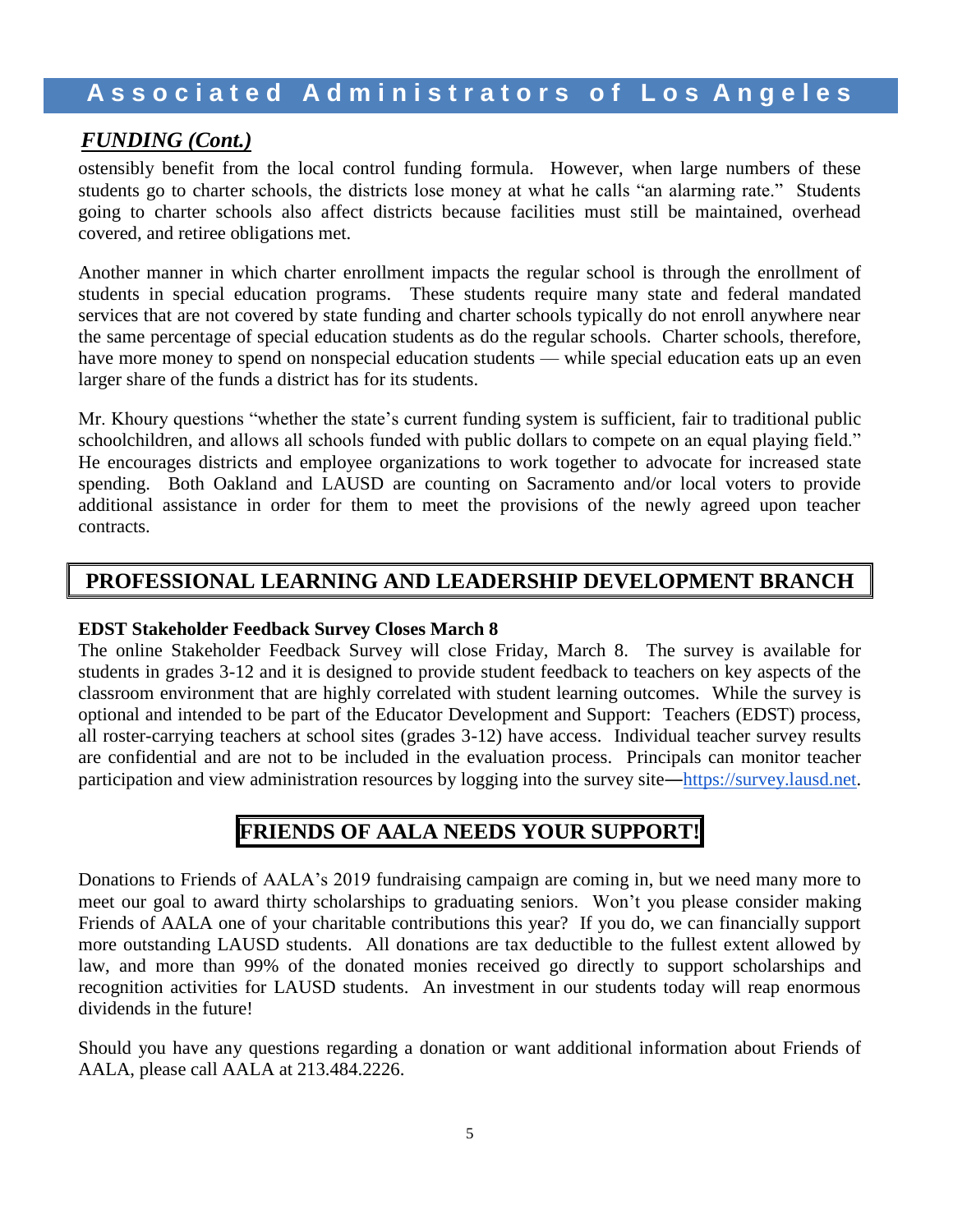### **SPORTS TIPS**

Team Heal is again providing some tips for athletes, both young and old. We know that both heat and cold therapies are some of the most common ways to treat pain and/or injuries, but do you know when to use each? Heat therapy increases blood flow which can help decrease muscle spasms and joint stiffness. Cold therapy decreases blood flow which can help decrease pain, inflammation, and swelling. To find out more about the use of heat vs. cold therapies, click **HERE**.

### **CALENDAR**

### **EVENT DATE CONTACT MARCH IS AMERICAN RED CROSS, ARTS EDUCATION, MULTIPLE SCLEROSIS AWARENESS, MUSIC IN OUR SCHOOLS, MIDDLE LEVEL EDUCATION, NUTRITION, SOCIAL WORK, AND WOMEN'S HISTORY MONTH**

| <b>INTERNATIONAL WOMEN'S</b>               | March 8, 2019             |                                       |
|--------------------------------------------|---------------------------|---------------------------------------|
| <b>DAY</b>                                 |                           |                                       |
| <b>Deadline for CMAA Scholarships</b>      | March 8, 2019             | <b>Lorraine Torres</b> , 310.834.6431 |
|                                            |                           | or lorraine.torres@lausd.net          |
| <b>Adult School Principals' Meeting at</b> | March 8, 2019             |                                       |
| East L. A. Skills Center                   | $8:00$ a.m. $-3:00$ p.m.  |                                       |
| <b>Social Emotional Learning</b>           | March 9, 2019             | Holly Clark, 213.241.5333 or          |
| <b>Professional Development at Sellery</b> | $8:00$ a.m. $-3:00$ p.m.  | hhc1820@lausd.net                     |
| <b>Learning Center</b>                     |                           |                                       |
| <b>DAYLIGHT SAVING TIME</b>                | March 10, 2019            |                                       |
| <b>BEGINS</b>                              | $2:00$ a.m.               |                                       |
| <b>CalSTRS Workshop at Sheridan</b>        | March 14, 2019            | <b>Maria Voigt, 213.241.6365 or</b>   |
| Street ES, Auditorium                      | 4:00 p.m. $-5:30$ p.m.    | <b>Register HERE</b>                  |
| <b>ACSA Region 16 Spring Social at</b>     | March 14, 2019            | Michael Payne, 818.416.2902 or        |
| San Antonio Winery                         | $5:00$ p.m. $-8:00$ p.m.  | michael.payne@lausd.net               |
| <b>Step Up Forum at Perez Career and</b>   | March 16, 2019            | 213.241.4571                          |
| <b>Transition Center</b>                   | $8:00$ a.m. $-12:30$ p.m. |                                       |
| <b>Social Emotional Learning</b>           | March 16, 2019            | Holly Clark, 213.241.5333 or          |
| <b>Professional Development at Euclid</b>  | $8:00$ a.m. $-3:00$ p.m.  | hhc1820@lausd.net                     |
| Avenue ES                                  |                           |                                       |
| <b>ACSA-R L.A. Conservancy</b>             | March 16, 2019            | <b>Click HERE</b>                     |
| <b>Broadway Theatre Tour</b>               | $10:00$ a.m.              |                                       |
| <b>Senior High School Options</b>          | March 21, 2019            | Victorio Gutierrez, 323.569.7140      |
| <b>Principals' Meeting at Newmark-</b>     | $8:00$ a.m. $-11:30$ a.m. | or vgutie1@lausd.net                  |
| <b>Belmont Complex</b>                     |                           |                                       |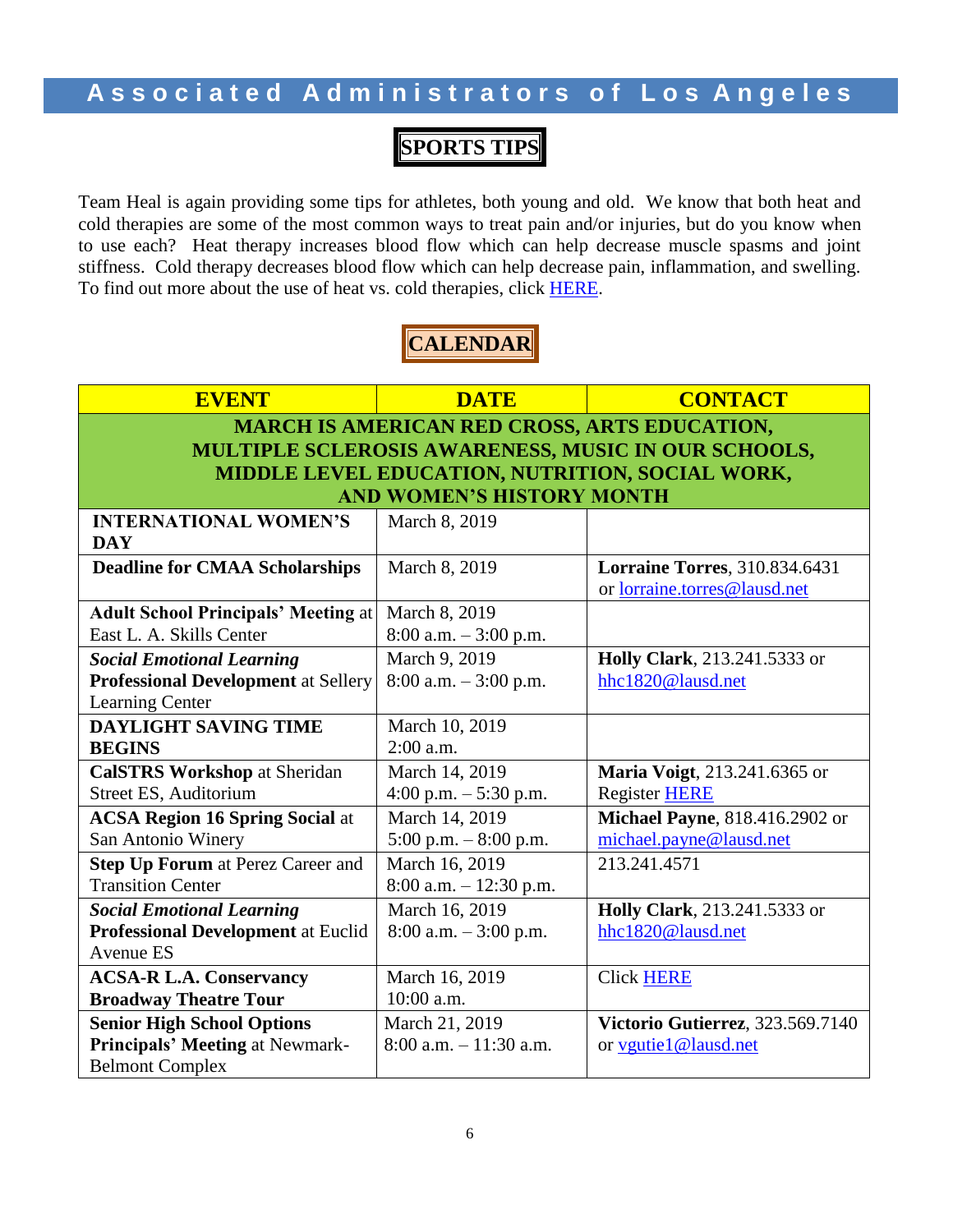| <b>EVENT</b>                                              | <b>DATE</b>                                           | <b>CONTACT</b>                           |
|-----------------------------------------------------------|-------------------------------------------------------|------------------------------------------|
| <b>CalSTRS Workshop at Eagle Rock</b>                     | March 21, 2019                                        | Maria Voigt, 213.241.6365 or             |
| HS, Student Dining Room                                   | 4:00 p.m. $-$ 5:30 p.m.                               | <b>Register HERE</b>                     |
| Women In Leadership Summit at                             | March 23, 2019                                        | <b>Frances Baez.</b>                     |
| Garfield High School                                      | $8:00$ a.m. $-2:00$ p.m.                              | frances.baez@lausd.net                   |
| <b>COBA General Membership</b>                            | March 27, 2019                                        | <b>Josephine Ruffin</b> , 323.296.2040   |
| <b>Meeting at Crenshaw High School</b>                    | 5:30 p.m. $-7:30$ p.m.                                | josephineruffin@sbcglobal.net            |
| <b>APSCO Meeting at Local District</b>                    | March 28, 2019                                        | <b>Karen Fattal, 818.505.2225 or</b>     |
| <b>East (Required)</b>                                    | $8:00$ a.m. $-11:30$ a.m.                             | kfattal@lausd.net                        |
| <b>Social Emotional Learning</b>                          | March 30, 2019                                        | Holly Clark, 213.241.5333 or             |
| <b>Professional Development at</b>                        | $8:00$ a.m. $-3:00$ p.m.                              | hhc1820@lausd.net                        |
| <b>Strathern ES</b>                                       |                                                       |                                          |
| APRIL IS AUTISM AWARENESS, BILINGUAL/MULTILINGUAL LEARNER |                                                       |                                          |
|                                                           | ADVOCACY, CHILD ABUSE PREVENTION, FINANCIAL LITERACY, |                                          |
|                                                           | JAZZ APPRECIATION, MATHEMATICS AWARENESS, POETRY,     |                                          |
|                                                           | SCHOOL LIBRARY, AND SEXUAL ASSAULT AWARENESS MONTH    |                                          |
| <b>CESAR CHAVEZ BIRTHDAY</b>                              | April 1, 2019                                         |                                          |
| <b>OBSERVED</b>                                           |                                                       |                                          |
| <b>ADULT EDUCATION WEEK</b>                               | April $1 - 5$ , 2019                                  |                                          |
| <b>Middle School Principals' Meeting</b>                  | April 3, 2019                                         | Dr. L. Gail Garrett, 323.541.1800        |
| at TBD                                                    | 7:30 a.m. - 12:00 p.m.                                | or lgarrett@lausd.net                    |
| <b>Special Education Principals'</b>                      | April 4, 2019                                         | <b>Melissa Winters</b> , 213.749.8310 or |
| Meeting at Beaudry 17-117                                 | $8:00$ a.m. $-4:30$ p.m.                              | mrw4766@lausd.net                        |
| <b>AEMP-AMAE Parents As Partners</b>                      | April 6, 2019                                         | Antonio José Camacho,                    |
| <b>Conference at Lizarraga ES</b>                         | 8:00 a.m.                                             | 301.251.6306 or                          |
|                                                           |                                                       | acamacho1950@sbcglobal.net               |
| <b>NATIONAL LIBRARY WEEK</b>                              | April 7 – 13, 2019                                    |                                          |
| <b>WEEK OF THE YOUNG CHILD</b>                            | April 8-12, 2019                                      |                                          |
| <b>CalSTRS Workshop at Nevin ES,</b>                      | April 11, 2019                                        | Maria Voigt, 213.241.6365 or             |
| <b>Auditorium</b>                                         | 4:00 p.m. $-$ 5:30 p.m.                               | Register HERE                            |
| <b>Adult School Principals' Meeting at</b>                | April 12, 2019                                        |                                          |
| East L. A. Skills Center                                  | $8:00$ a.m. $-3:00$ p.m.                              |                                          |
| <b>CalPERS Benefits Education Event</b>                   | April 12 - 13, 2019                                   | www.calpers.ca.gov                       |
| at Torrance Marriott                                      |                                                       |                                          |
| <b>SPRING BREAK</b>                                       | April 15 - 19, 2019                                   |                                          |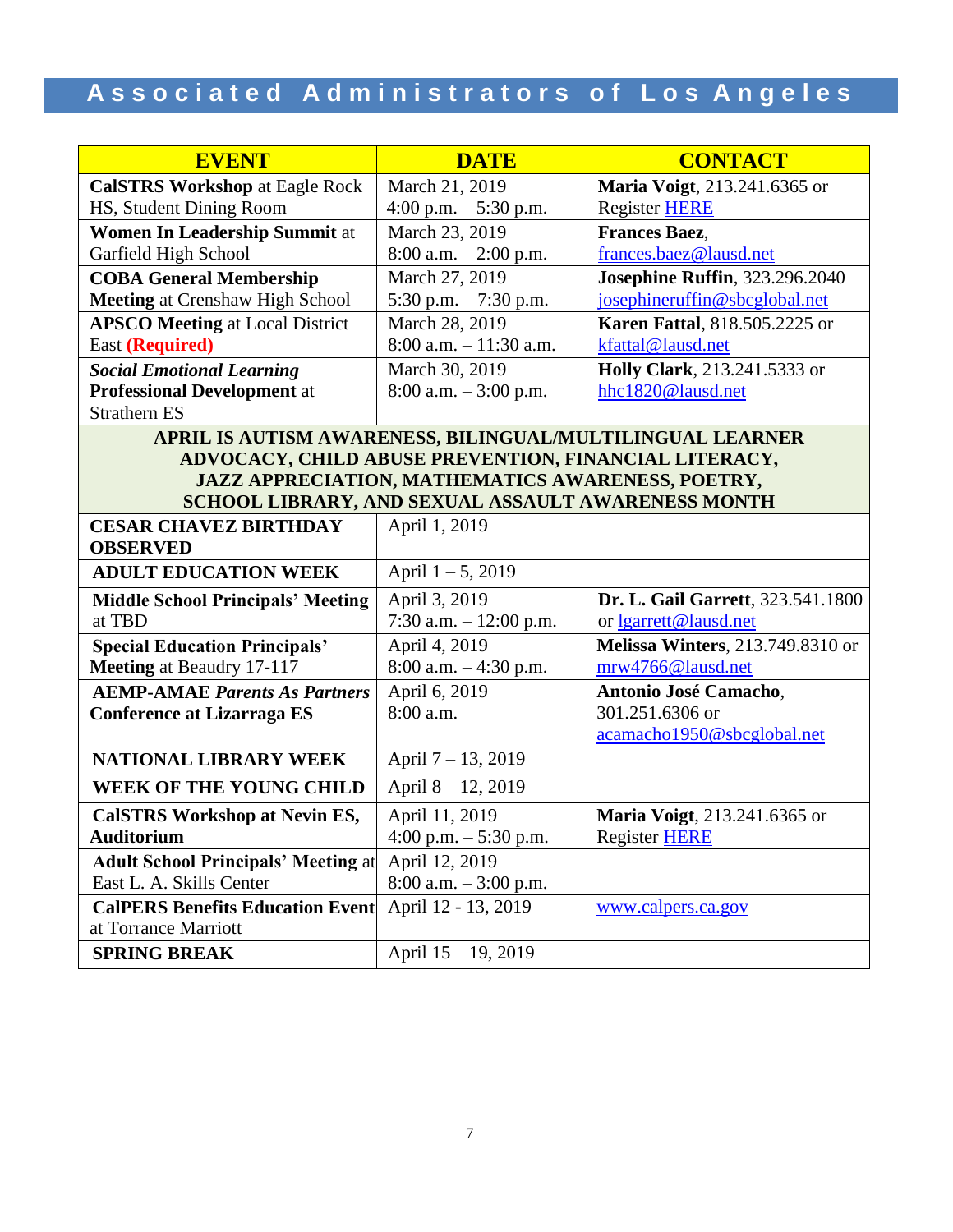

# Register by March 29th, 2019

The LAUSD Homeless Education Program is seeking sponsors for our graduating seniors experiencing homelessness.

As graduation season approaches, help our students celebrate their accomplishments by sponsoring their senior graduation package and activities.



homelesseducation.lausd.net

**Student Support Programs** 



(213) 202-7581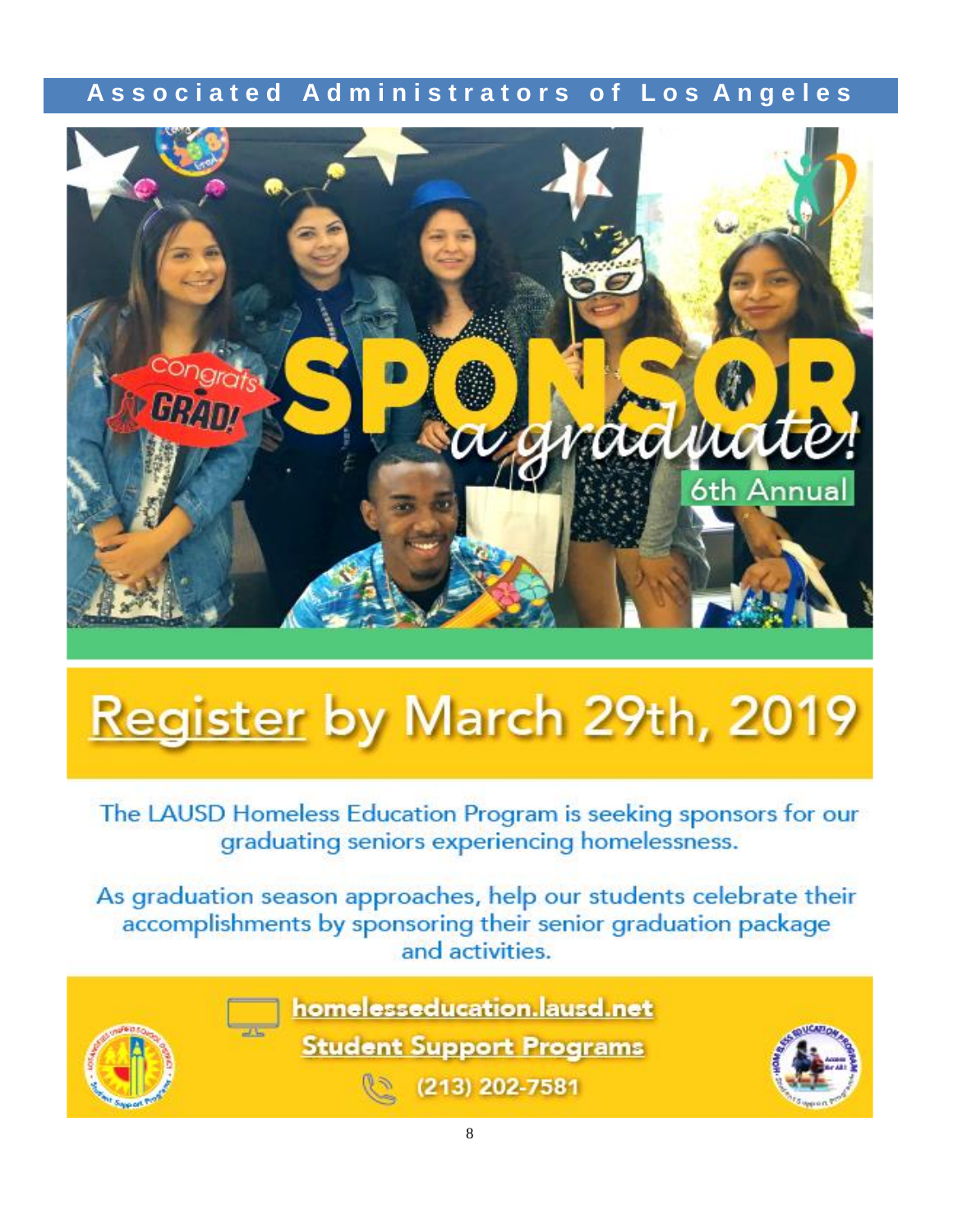# CSUN MICHAEL D. EISNER

### **Advancement Opportunities: Want to Become a K-12 Administrator?**

**The Department of Educational Leadership & Policy Studies, California State University, Northridge is pleased to announce the next cohorts of its program for the attainment of the Preliminary Administrative Services Credential (PASC) and Master's Degree in Educational Administration starting FALL 2019. Classes begin the week of August 26, 2019.**

### **Please Join Us at One of Our Upcoming Informational Meetings:**

### **SAN FERNANDO VALLEY**

- *San Fernando High School* **A Thursday Night Cohort** 1113 O'Melveny Ave., San Fernando Info Meetings: 4:00 p.m., Thursday, April 11, 2019 and Thursday April 25, 2019 Meeting Room: Room 112; first classroom on the left as you enter the parking lot.
- *LAUSD - LD Northwest Administrative Office* **– A Wednesday Night Cohort** 6621 Balboa Blvd., Lake Balboa Info Meetings: 4:30 p.m., Wednesday, April 10, 2019 and Wednesday April 24, 2019 Meeting Room: Conference Room K, adjacent to front parking lot.
- *California State University, Northridge (CSUN)* **–Wednesday AND Thursday Night Cohorts**

18111 Nordhoff St., Northridge Info Meetings: 4:00 p.m., Thursday, April 4, 2019, on Monday, April 8, 2019, Thursday, April 18, 2019, and Monday, April 22, 2019. Meeting Room: ED 1214/1216 in the Michael D. Eisner College of Education Building,

### **NORTH HOLLYWOOD**

### *James Madison Middle School –* **A Monday Night Cohort** 13000 Hart St., North Hollywood Info Meetings: 4:00 p.m., Monday, April 8, 2019, and Monday, April 29, 2019 Meeting Room: Staff Lounge located near the front entrance of the school.

### **LOS ANGELES**

### *John Burroughs Middle School* **– A Wednesday Night Cohort**

600 S. McCadden Pl., Los Angeles Info Meetings: 4:00 p.m. on Wednesday, March 27, 2019 and Tuesday, April 9, 2019 Meeting Room: Room 126; turn into school driveway off  $6<sup>th</sup>$  St., parking is available adjacent to room

### **Public, Private, and Charter School Educators are All Welcome!**

**Please visit our website at [http://www.csun.edu/education/elps.](http://www.csun.edu/education/elps) For additional information, please contact [jody.dunlap@csun.edu,](mailto:jody.dunlap@csun.edu) or [ricardo.sosapavon@csun.edu,](mailto:ricardo.sosapavon@csun.edu) or call the CSUN ELPS Office at 818.677.2591.**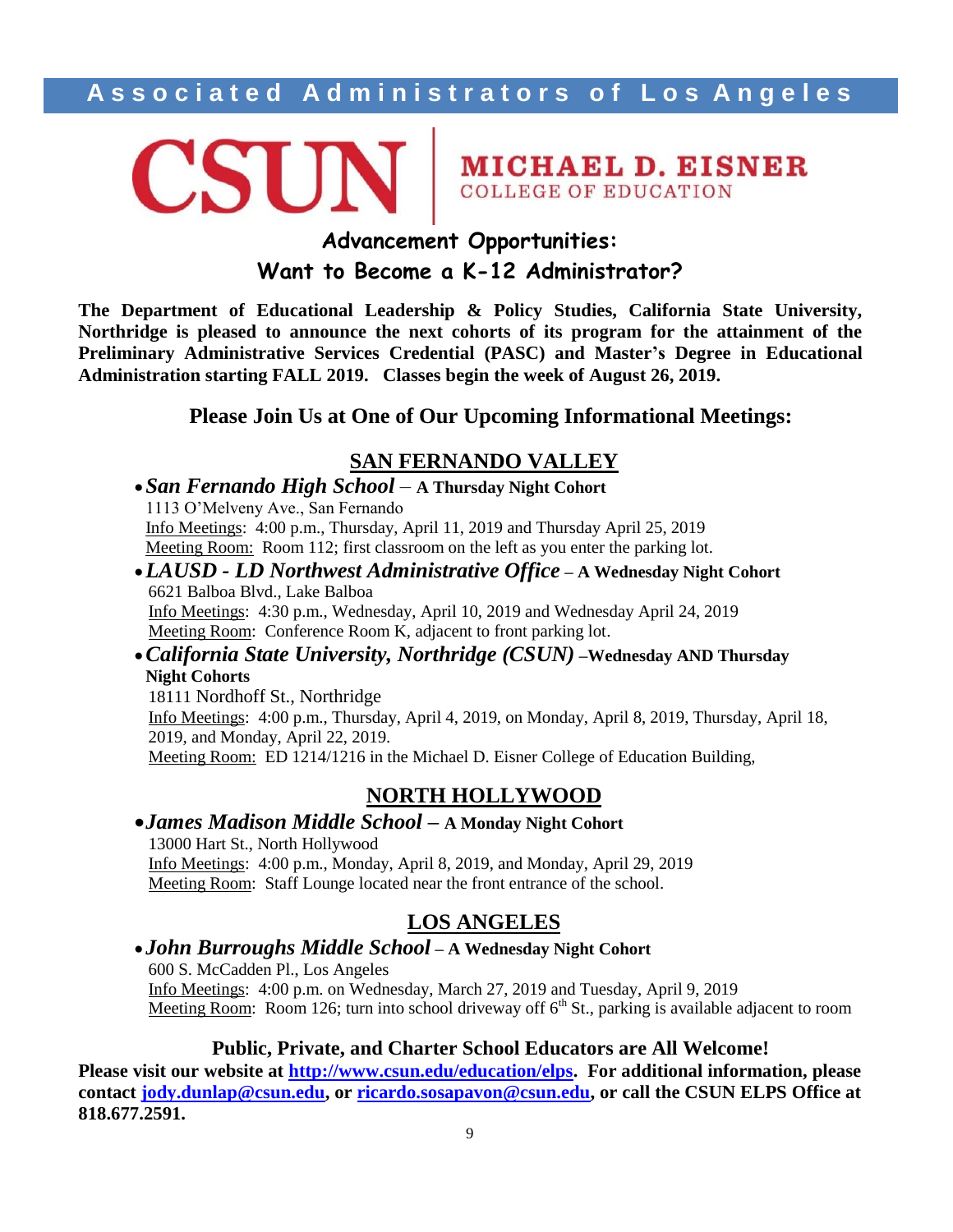### **POSITIONS AVAILABLE**

*Note to Applicants: Please be advised that you are responsible for making sure all the District requirements have been met. Do not contact AALA for information regarding positions; for detailed requirements for positions and employment updates use the contact phone number provided in the announcement or visit the District website at* [http://www.lausdjobs.org](http://www.lausdjobs.org/) *(classified) or* <http://achieve.lausd.net/Page/1125> *(certificated). Employees who change basis during the school year may not earn a full year of service credit and annualized employees who change their basis during the year may sustain an annualized settlement.*

### **CERTIFICATED**

### *DIRECTOR, INNOVATION*

**Division of Instruction, MST 46G, School Support Administrator, A Basis.** For more information, contact **Angelique Tinoco** at 213.241.4822. Application deadline is 5:00 p.m., Monday, March 18, 2019.

### *PRINCIPAL, EARLY EDUCATION CENTER*

**95th Street and Gardena Early Education Centers, MST 38G, A Basis.** For more information, contact **Dr. Dean Tagawa**, Executive Director, at 213.241.0415. Application deadline is 5:00 p.m., Friday, March 22, 2019.

### *PRINCIPAL, EARLY EDUCATION CENTER*

**97th Street and 112th Street Early Education Centers, MST 38G, A Basis.** For more information, contact **Dr. Dean Tagawa**, Executive Director, at 213.241.0415. Application deadline is 5:00 p.m., Friday, March 22, 2019.

### **CLASSIFIED**

### *DEPUTY CHIEF BUILDING/CONSTRUCTION INSPECTOR*

**Inspection Department, Facilities Services Division, \$107,000 - \$133,500, 12-month position.** For more information, click [HERE.](https://btserec.lausd.net/sap/bc/webdynpro/sap/zerwd_a_refcode_srch_int?sap-client=910) Application deadline is Friday, March 22, 2019.

### *ASSISTANT GENERAL COUNSEL I*

**Office of the General Counsel, \$84,542 - \$112,981, 10-, 11-, or 12-month position.** For more information, click [HERE.](https://btserec.lausd.net/sap/bc/webdynpro/sap/zerwd_a_refcode_srch_int?sap-client=910) Application period is open until the position is filled.

### **PREVIOUSLY ANNOUNCED POSITIONS**

| <b>CERTIFICATED POSITIONS</b> | <b>LOCATION</b> | <b>CONTACT</b>         | DEADLINE      |
|-------------------------------|-----------------|------------------------|---------------|
| SPECIALIST, INSTRUCTIONAL     | Instructional   | <b>Aurora Gomez,</b>   | $5:00$ p.m.   |
| <b>LEADERSHIP SUPPORT</b>     | Technology      | aurora.gomez@lausd.net | Friday        |
| MST 38G, A Basis              | Initiative, DOI |                        | March 8, 2019 |
|                               |                 |                        |               |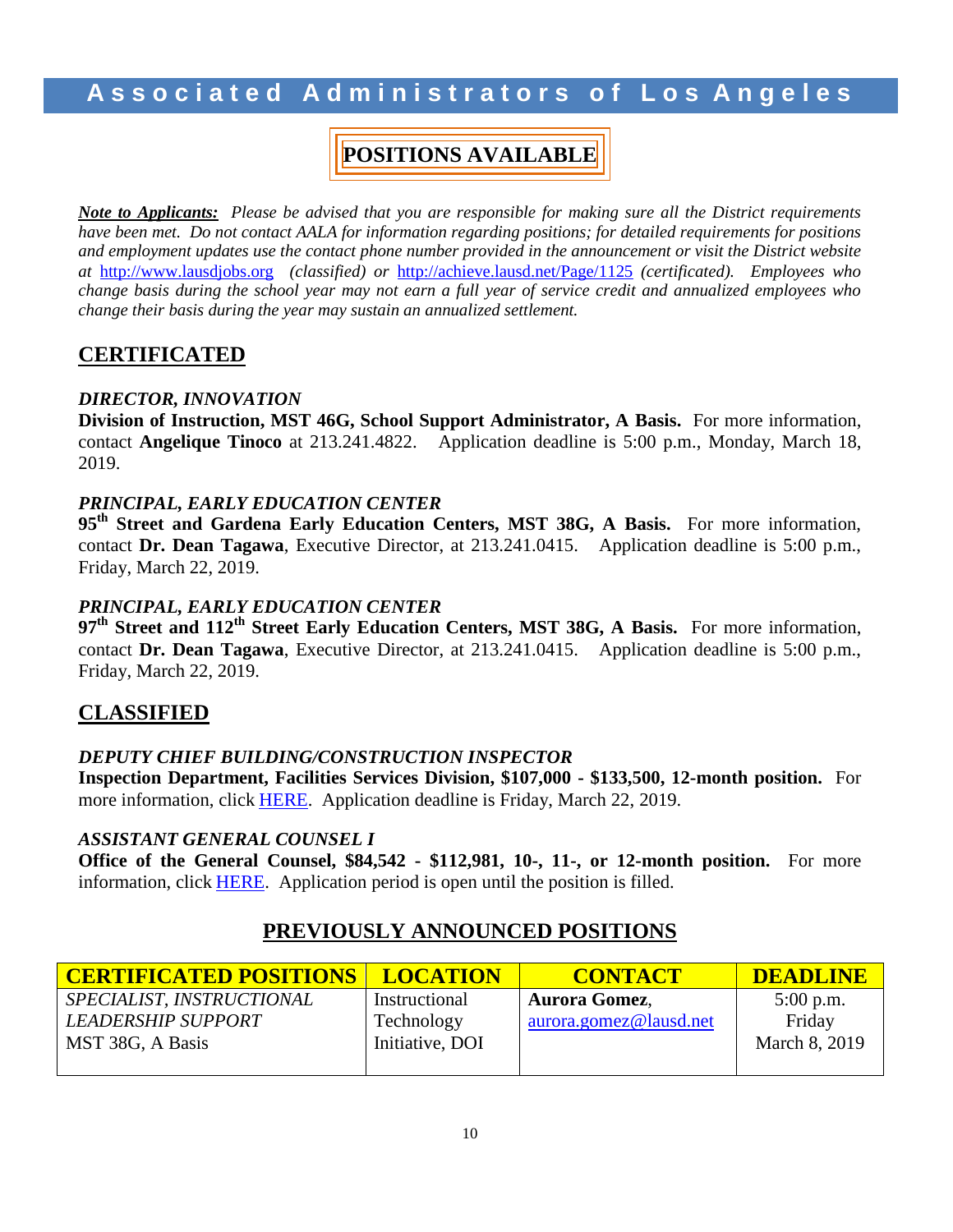| <b>CERTIFICATED POSITIONS</b>       | <b>LOCATION</b>           | <b>CONTACT</b>            | <b>DEADLINE</b> |
|-------------------------------------|---------------------------|---------------------------|-----------------|
| PRINCIPAL, K-12                     | <b>Magnet for Arts</b>    | Dr. Elizabeth Bernal,     | $5:00$ p.m.     |
| MST 44G, E Basis                    | & Sciences,               | Director, 213.241.0118    | Wednesday       |
|                                     | Sotomayor                 |                           | March 13, 2019  |
|                                     | Academy, Local            |                           |                 |
|                                     | <b>District Central</b>   |                           |                 |
| <b>COORDINATOR</b>                  | Health &                  | <b>Kristina Flowers,</b>  | 5:00 p.m.       |
| MST 41G, E Basis                    | Physical Ed.              | kristina.flowers@lausd.   | Wednesday       |
|                                     | Programs, DOI             | net                       | March 13, 2019  |
| ASSISTANT PRINCIPAL,                | <b>Cortines School</b>    | Zelendria Robinson,       | 5:00 p.m.       |
| <b>SECONDARY</b>                    | of Visual and             | Director, 213.241.0126    | Wednesday       |
| MST 40G, B Basis                    | Performing Arts,          |                           | March 13, 2019  |
|                                     | <b>Local District</b>     |                           |                 |
|                                     | Central                   |                           |                 |
| <b>SPECIALIST</b>                   | Early                     | <b>Kristina Flowers,</b>  | 5:00 p.m.       |
| MST 38G, B Basis, four positions    | Development               | kristina.flowers@lausd.   | Wednesday       |
|                                     | Instrument                | net                       | March 13, 2019  |
|                                     | Kindergarten              |                           |                 |
|                                     | Readiness Grant,          |                           |                 |
|                                     | <b>DOI</b>                |                           |                 |
| PRINCIPAL, SCHOOL FOR THE           | Marlton School,           | Dr. Candice Waters,       | <b>EXTENDED</b> |
| <b>DEAF &amp; HARD OF HEARING</b>   | <b>Local District</b>     | Director, 310.914.2100 or | 5:00 p.m.       |
| MST 42G, E Basis                    | West                      | candice.waters@lausd.     | Friday          |
|                                     |                           | net                       | March 29, 2019  |
| <b>CLASSIFIED POSITIONS</b>         | <b>LOCATION</b>           | <b>CONTACT</b>            | <b>DEADLINE</b> |
| <b>ASSISTANT BUDGET DIRECTOR</b>    | Budget Serv.              | <b>Click HERE</b>         | Wednesday       |
| \$105,744 - \$130,920, 12-month     | Branch, Budget            |                           | March 13, 2019  |
| position                            | Services and Fin.         |                           |                 |
|                                     | <b>Planning Division</b>  |                           |                 |
| <b>FACILITIES ASSET DEVELOPMENT</b> | Facilities                | <b>Click HERE</b>         | <b>EXTENDED</b> |
| <b>DIRECTOR</b>                     | <b>Services Division</b>  |                           | Thursday        |
| $$133,000 - $165,000, 12$ -month    |                           |                           | March 14, 2019  |
| position                            |                           |                           |                 |
| <b>CONSTRUCTION MANAGER</b>         | <b>Project Execution</b>  | <b>Click HERE</b>         | When Filled     |
| $$124,600 - $155,000, 12$ -month    | Branch, FSD               |                           |                 |
| position                            |                           |                           |                 |
| <b>RESIDENT CONSTRUCTION</b>        | <b>Facilities Project</b> | <b>Click HERE</b>         | When Filled     |
| <b>ENGINEER</b>                     | Execution                 |                           |                 |
| \$107,000 - \$132,500, 12-month     | Branch, FSD               |                           |                 |
| position                            |                           |                           |                 |
| <b>ORACLE DEVELOPER</b>             | Information               | <b>Click HERE</b>         | When Filled     |
| \$99,500 - \$123,500, 12-month      | Technology                |                           |                 |
| position                            | Division                  |                           |                 |